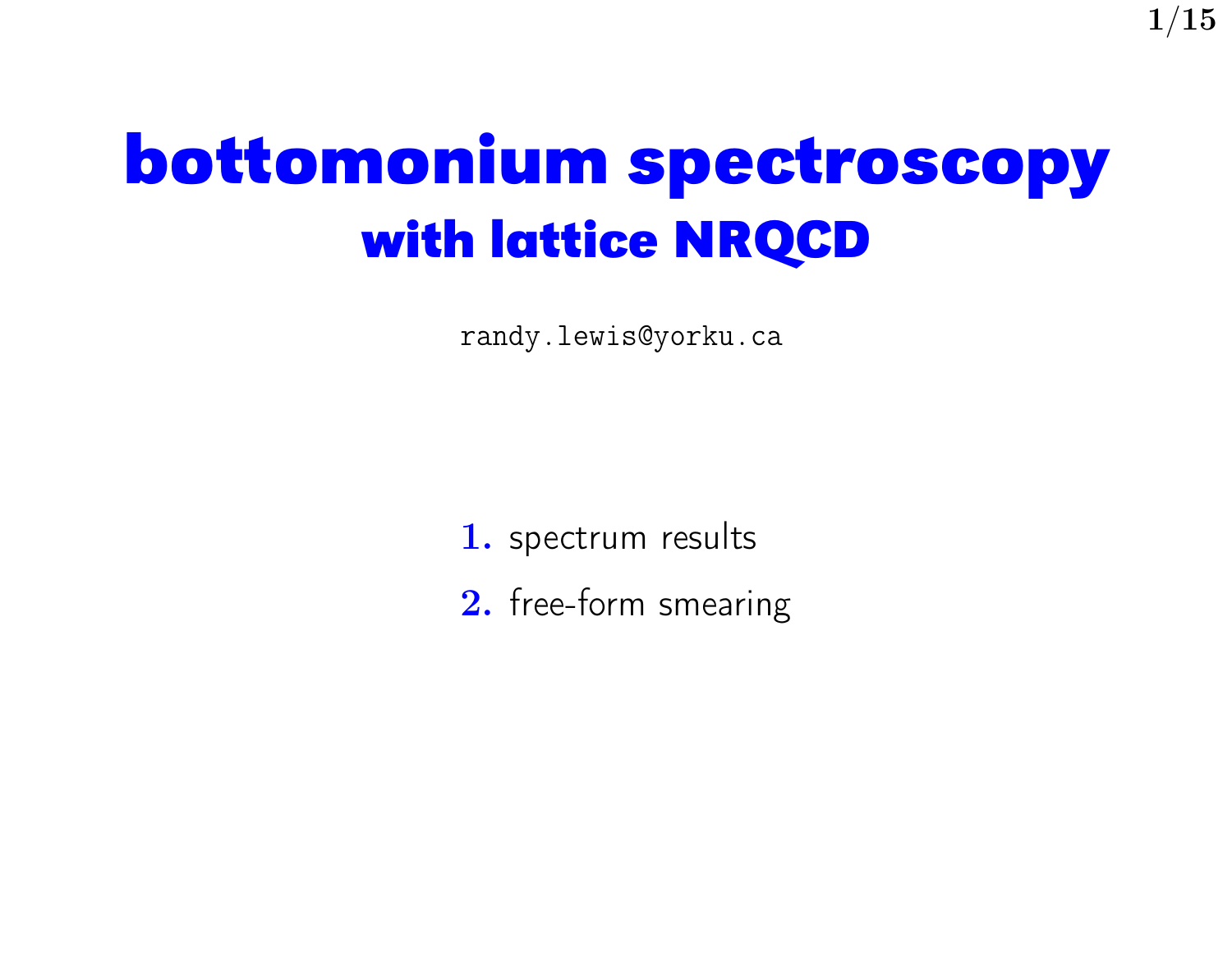#### **tadpole-improved lattice NRQCD**

$$
H = \frac{-\Delta^{(2)}}{2M_0} - c_1 \frac{(\Delta^{(2)})^2}{8M_0^3} - \frac{c_3}{U_0^4 8M_0^2} \sigma \cdot (\Delta \times \mathbf{E} - \mathbf{E} \times \Delta) + c_5 \frac{a^2 \Delta^{(4)}}{24M_0} + \frac{c_2}{U_0^4 8M_0^2} (\Delta \cdot \mathbf{E} - \mathbf{E} \cdot \Delta) - \frac{c_4}{U_0^4 2M_0} \sigma \cdot \mathbf{B} - c_6 \frac{a(\Delta^{(2)})^2}{16nM_0^2} + O(v^6)
$$

The stability parameter n is algorithmic, not physical; we use  $n = 4$ .

The tadpole factor  $U_0$  is the mean value of a gauge link.

The coefficients  $c_i = 1 + O(\alpha_s)$  are short-distance (perturbative) physics.

The bottom quark bare mass  $M_0$  is set by fitting the experimental 1S mass.

 $\bullet$  Keeping only  $O(v^2)$  and  $O(v^4)$  and using  $c_i=1$  is a good start. Systematic errors are reduced by going beyond this starting point.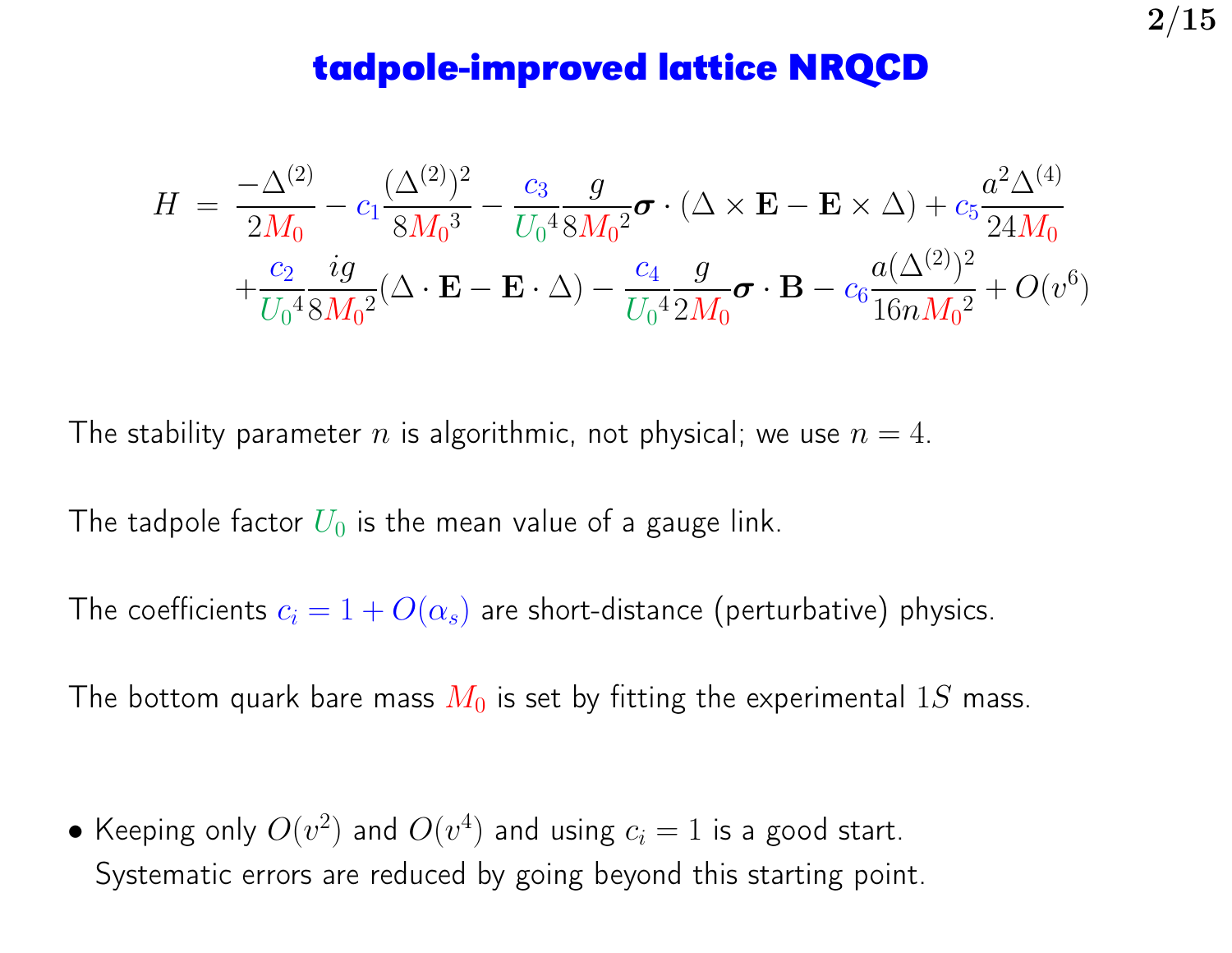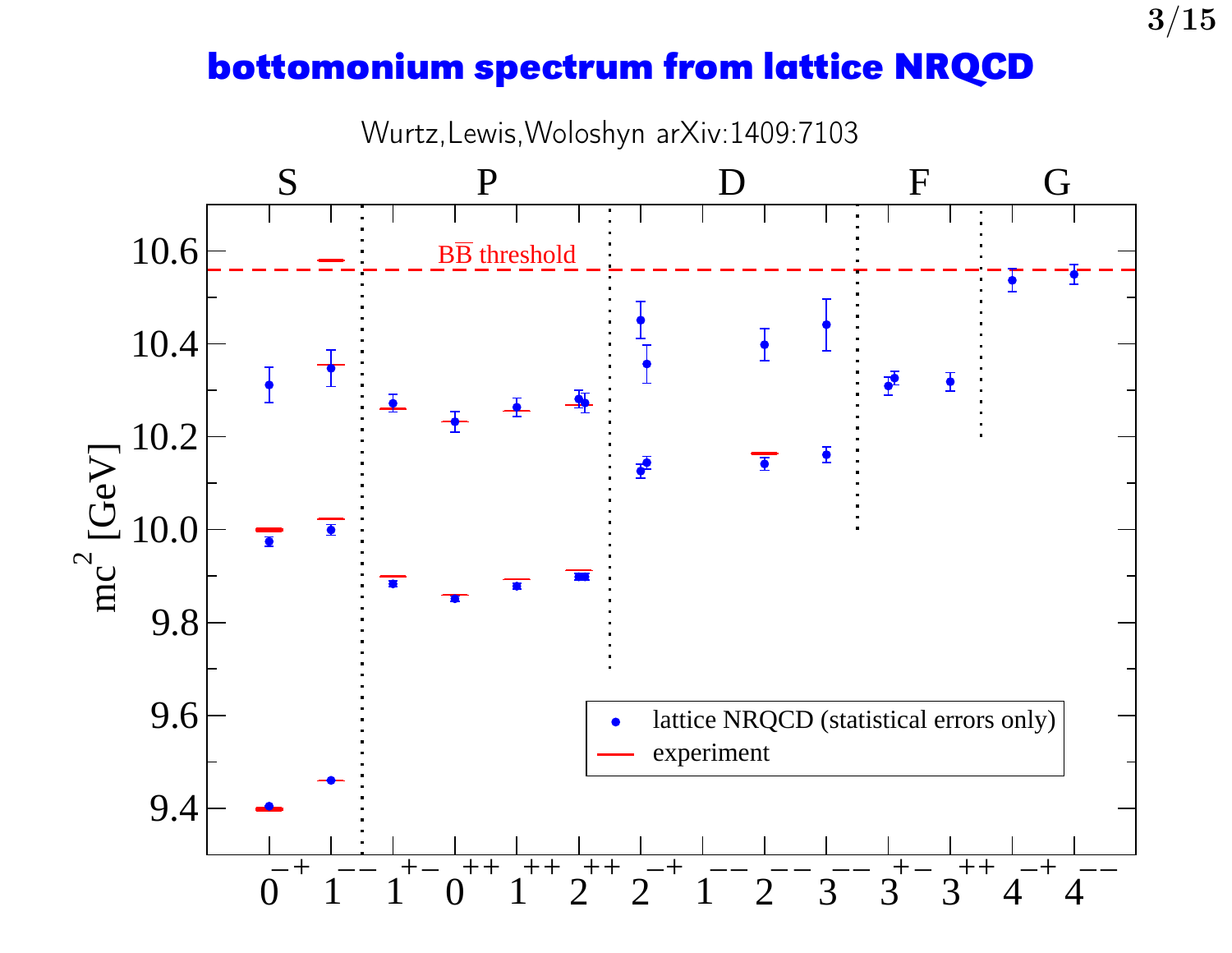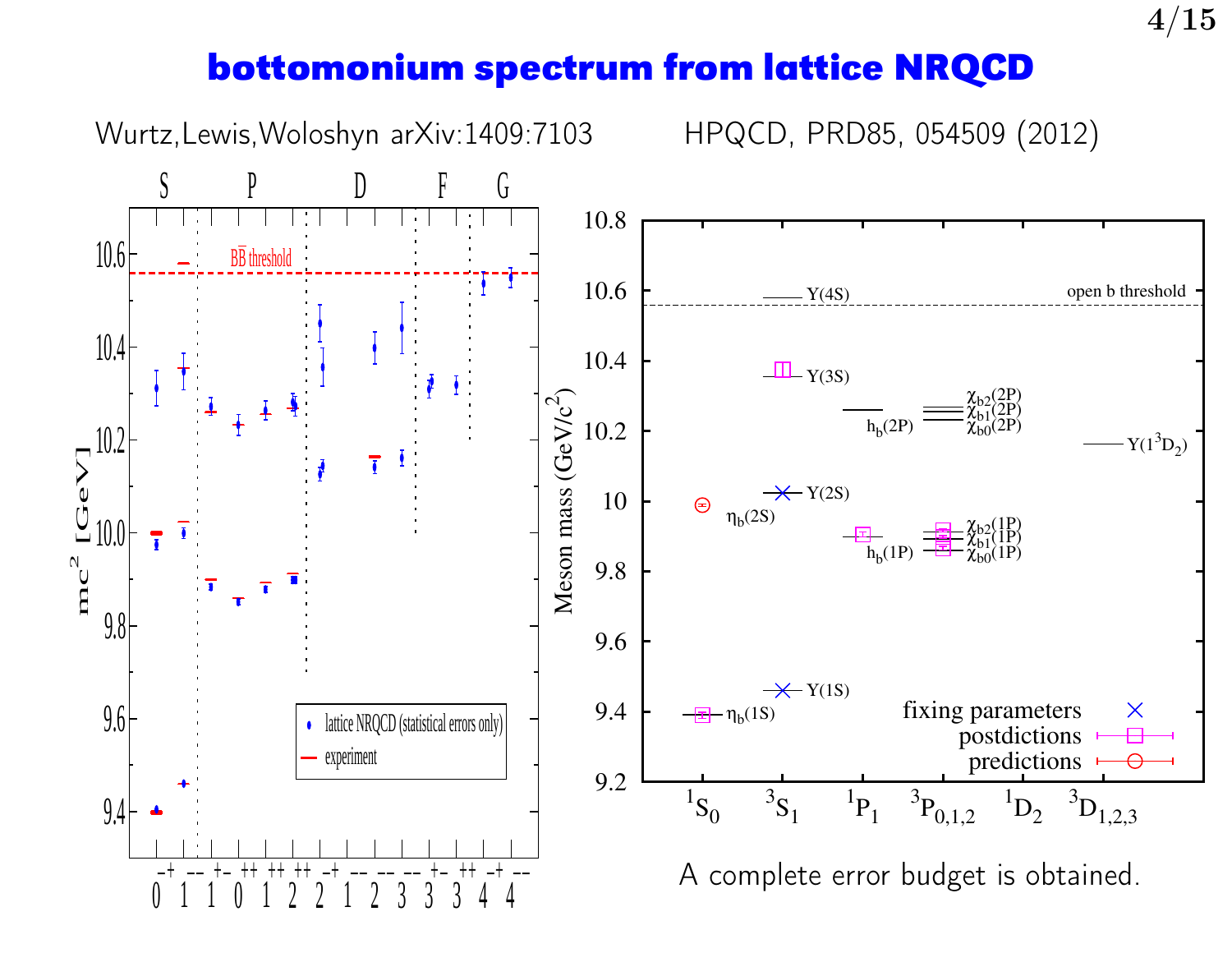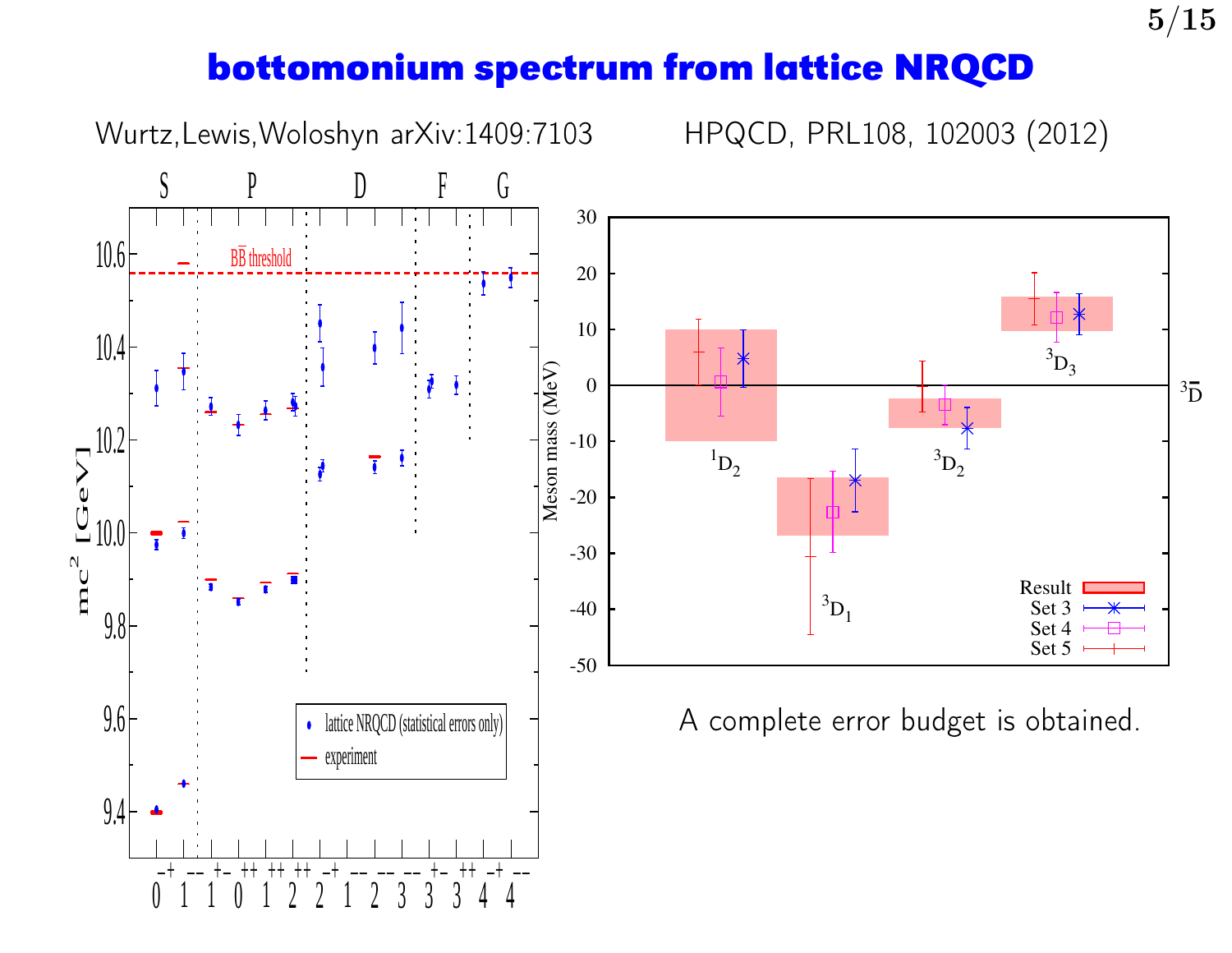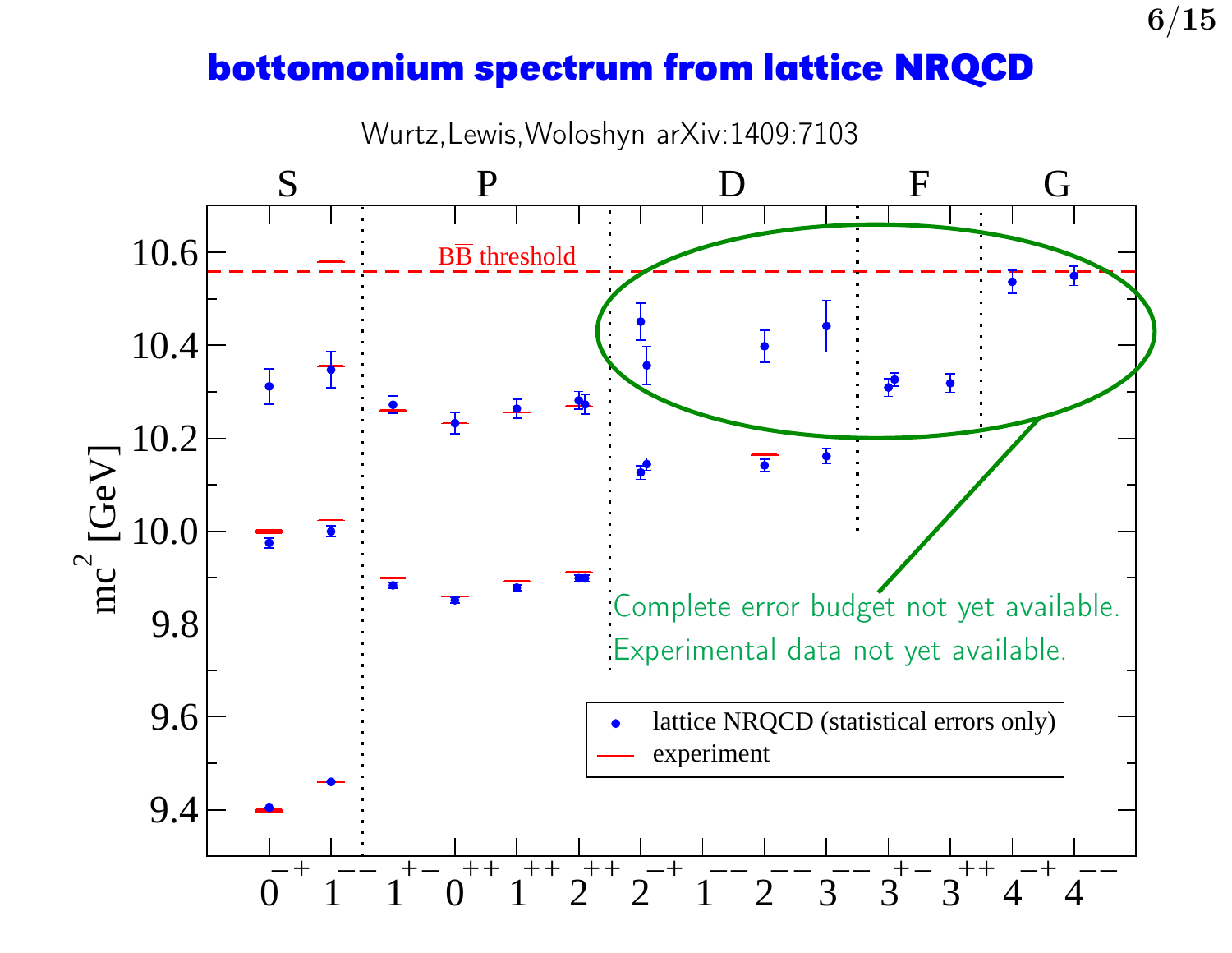# **comparing a constituent quark model**

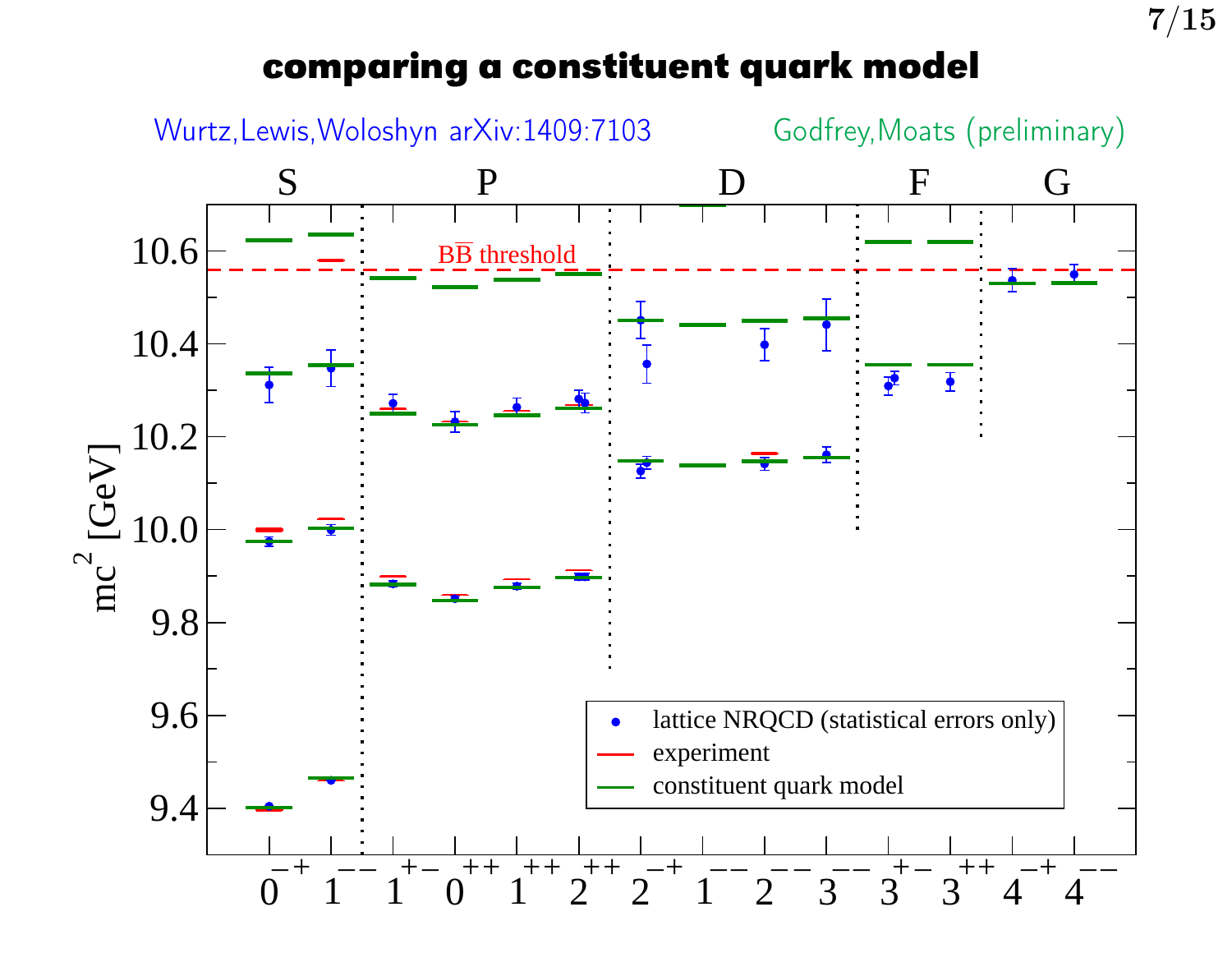### **results from a constituent quark model**

Godfrey and Moats (preliminary)

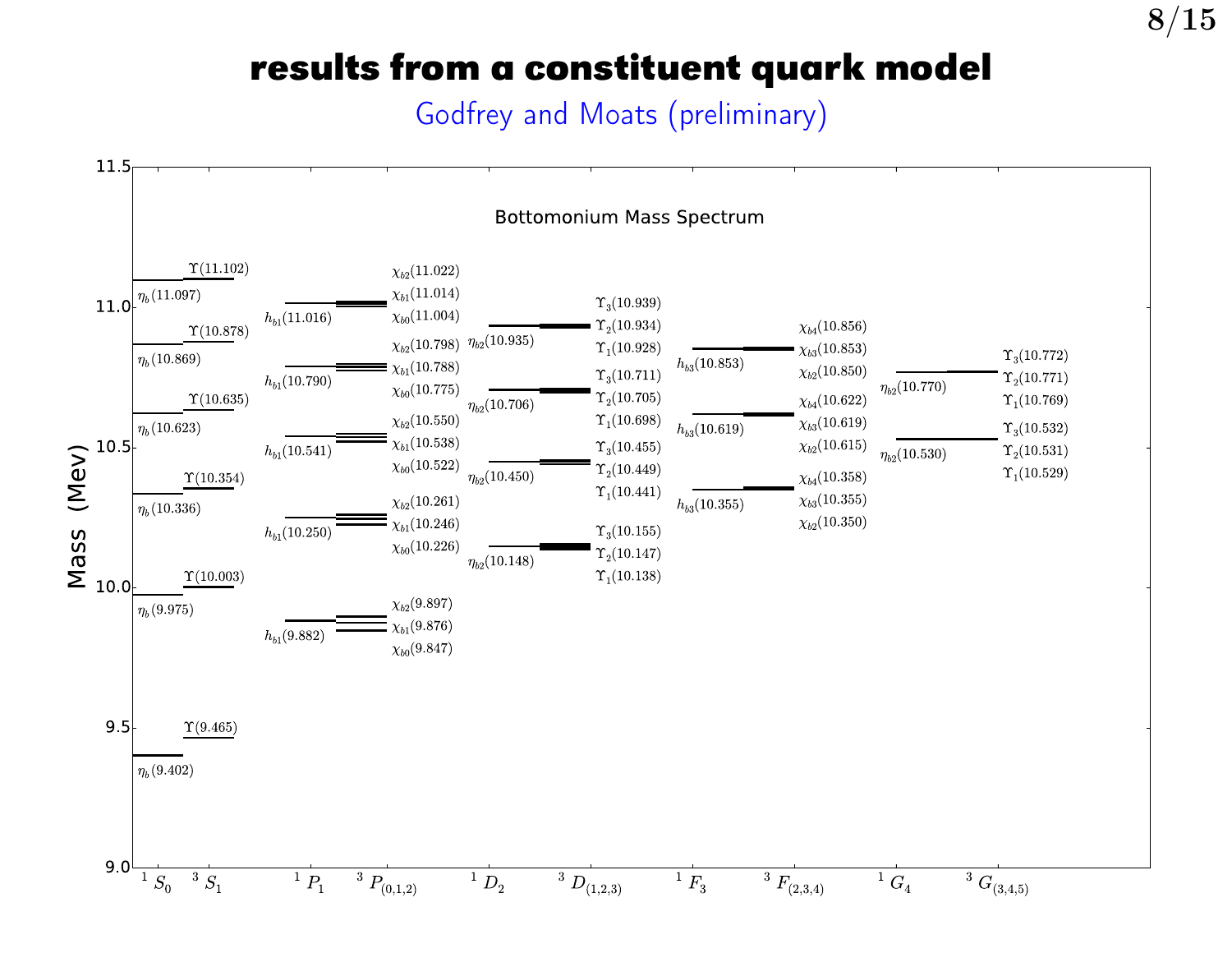# **2S hyperfine splitting**

| In chronological order |                                                                                   | [ $MeV$ ]                                                               |
|------------------------|-----------------------------------------------------------------------------------|-------------------------------------------------------------------------|
|                        | lattice NRQCD Meinel, PRD82, 114502 (2010)                                        | $23.5 \pm 4.1_{\text{stat}} \pm 2.1_{\text{syst}} \pm 0.8_{\text{exp}}$ |
|                        | lattice NRQCD HPQCD, PRD85, 054509 (2012)                                         | $35 \pm 3$                                                              |
|                        | experiment Dobbs et al, PRL109 082001 (2012)                                      | $48.7 \pm 2.3 \pm 2.1$                                                  |
|                        | lattice NRQCD Lewis, Woloshyn, PRD85, 114509 (2012) $24 \pm 3$ (statistical only) |                                                                         |
| experiment             | Belle, PRL109, 232002 (2012)                                                      | $24.3 \pm 3.5^{+2.8}_{-1.9}$                                            |



considering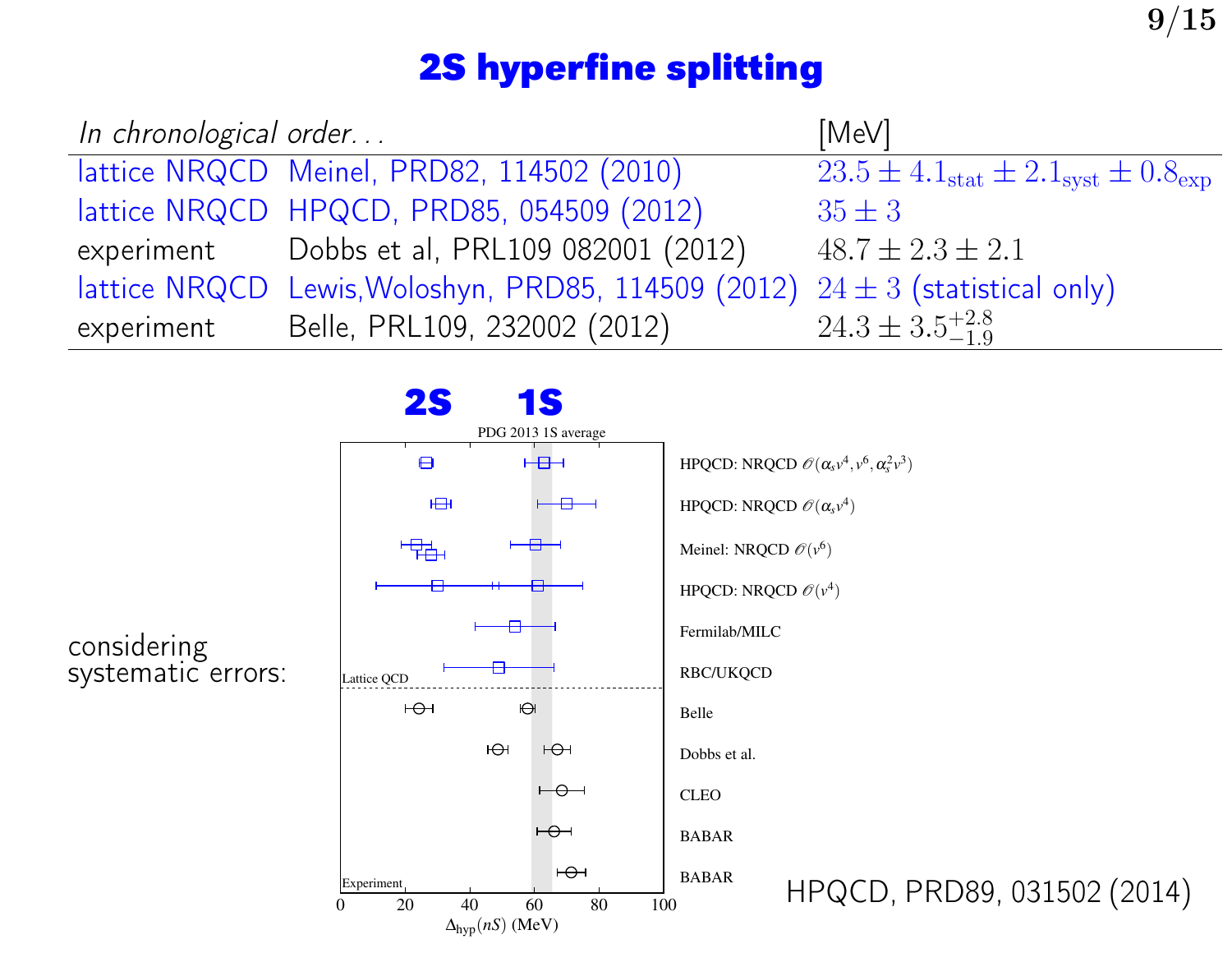### **mass combinations for specific NRQCD coefficients**

10/15

BaBar, arXiv:1410:3902 includes Section VI.C for this topic.



BaBar also provides 2P results as a helpful challenge for lattice studies.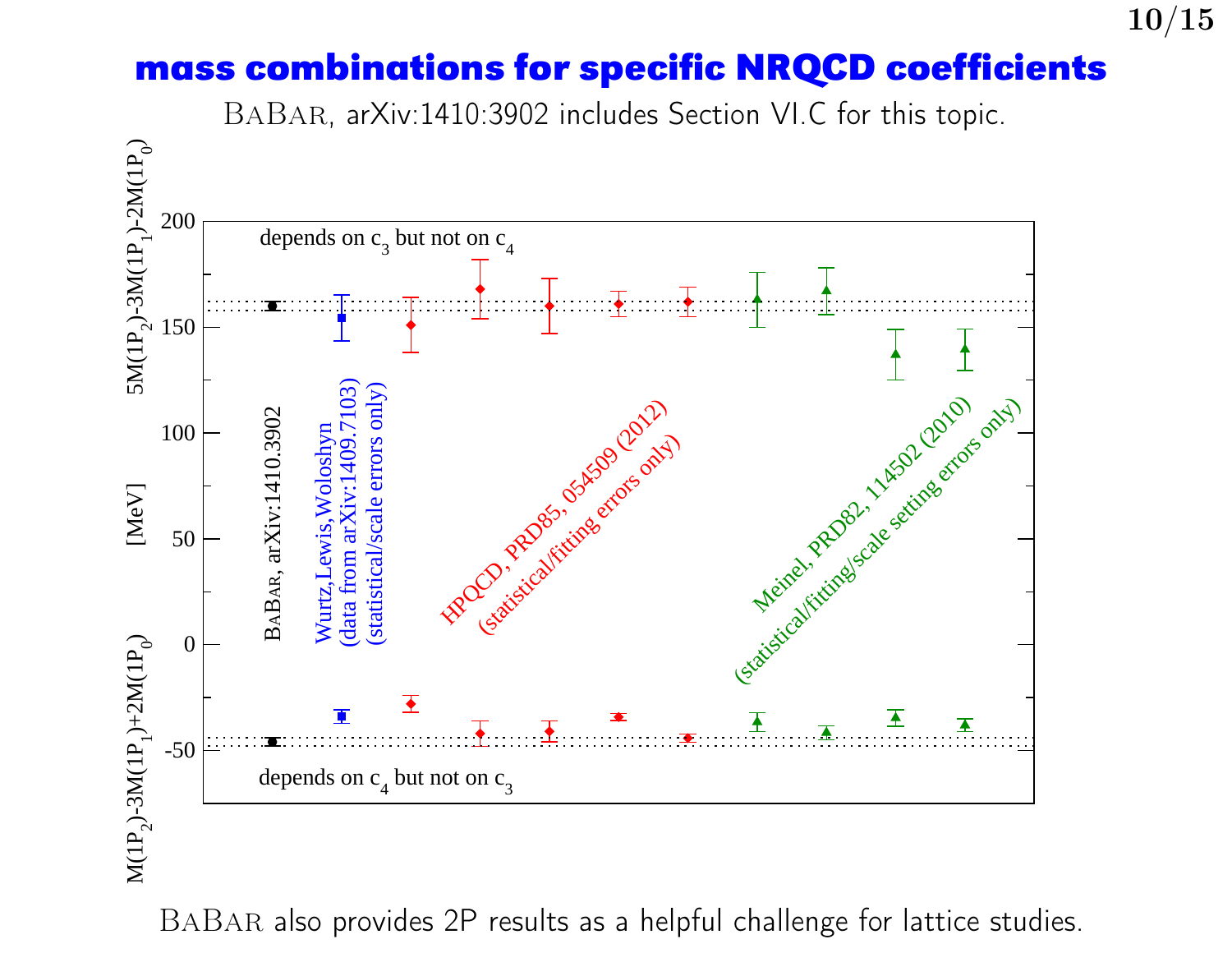# **hypercubic symmetry allows some** J **values to mix.**

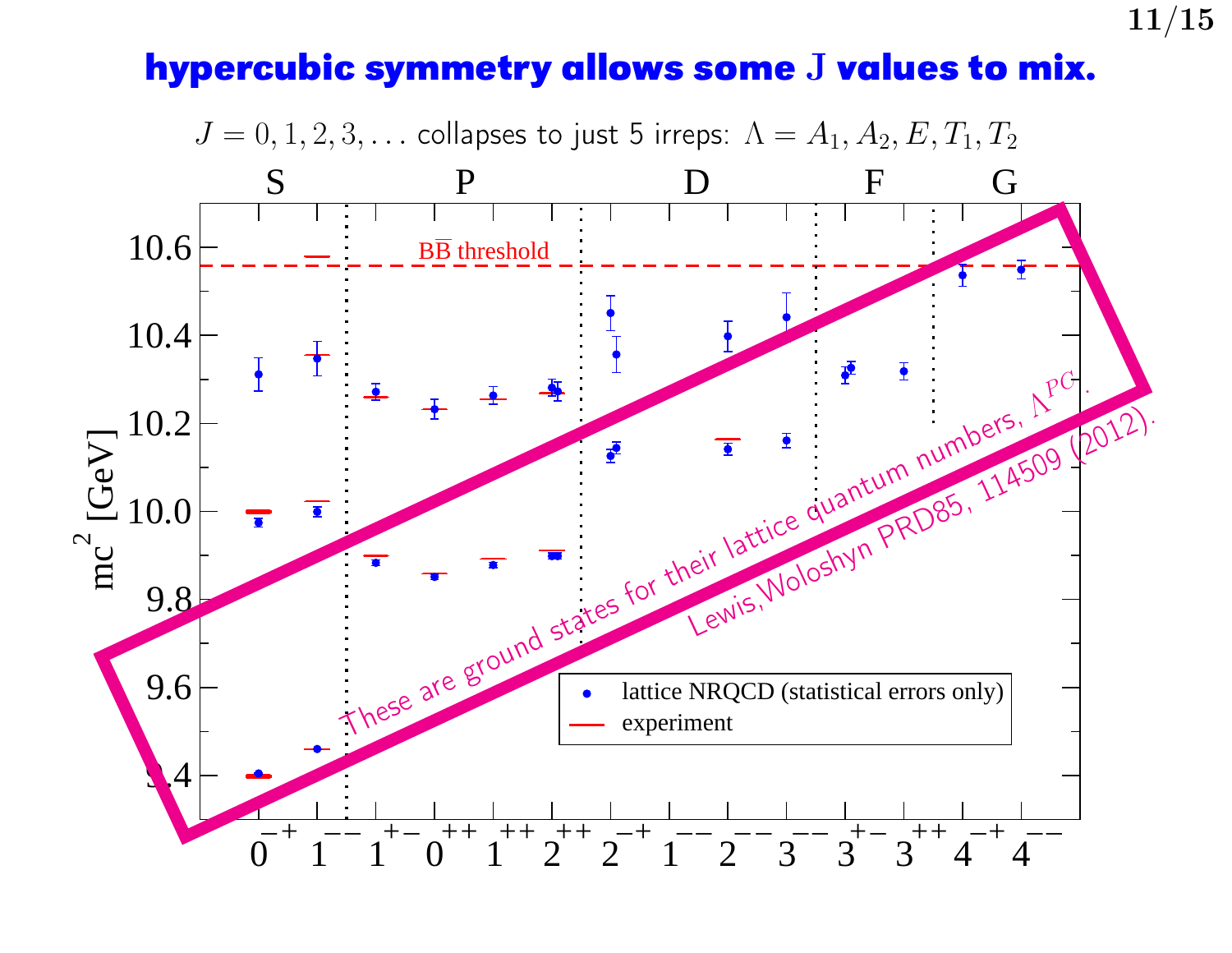Three smearing options:

Gaussian smearing Coulomb gauge smearing free-form smearing

$$
\tilde{\psi}_y(x) = \left(1 + \frac{\alpha}{n}\Delta\right)^n \psi(y) \qquad \tilde{\psi}(x) = \sum_{y}
$$

- enhance ground state enhance any state enhance any state
- only Gaussian shape must fix a gauge • new method<sup>\*</sup>
- 

 $\hat{y}$ 

$$
f(x - y)\psi(y) \qquad \tilde{\tilde{\psi}}_y(x) = \frac{f(x - y)\tilde{\psi}_y(x)}{\langle ||\tilde{\psi}_y(x)||\rangle}
$$

- 
- 

∗ von Hippel, Jäger, Rae and Wittig, JHEP 1309, 014 (2013)

We are the first to apply free-form smearing to NRQCD.

Our tests use wall sources and hydrogen-like wave functions

(radius and node positions are parameters)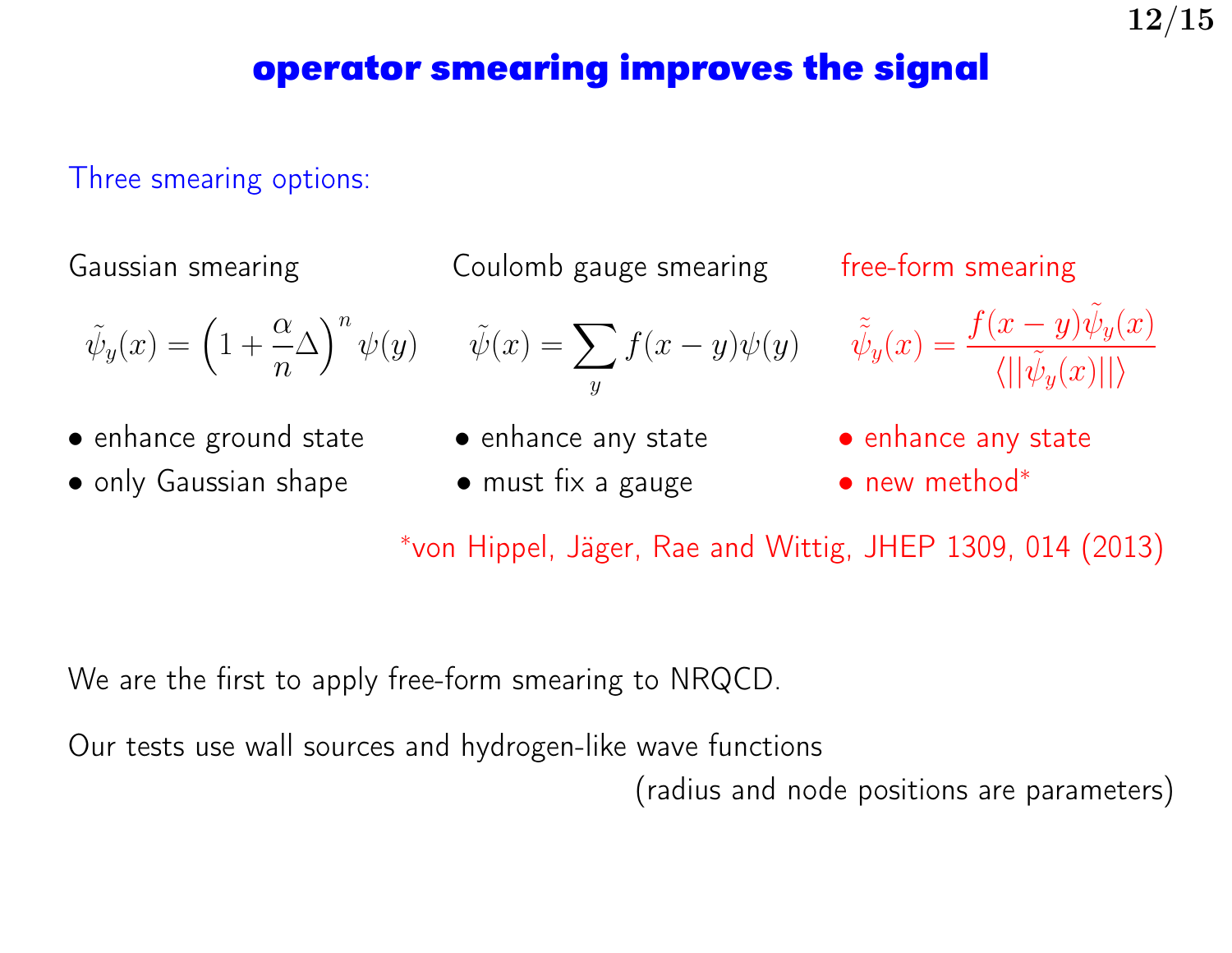#### **comparing ground state smearings**

Wurtz,Lewis,Woloshyn arXiv:1409:7103

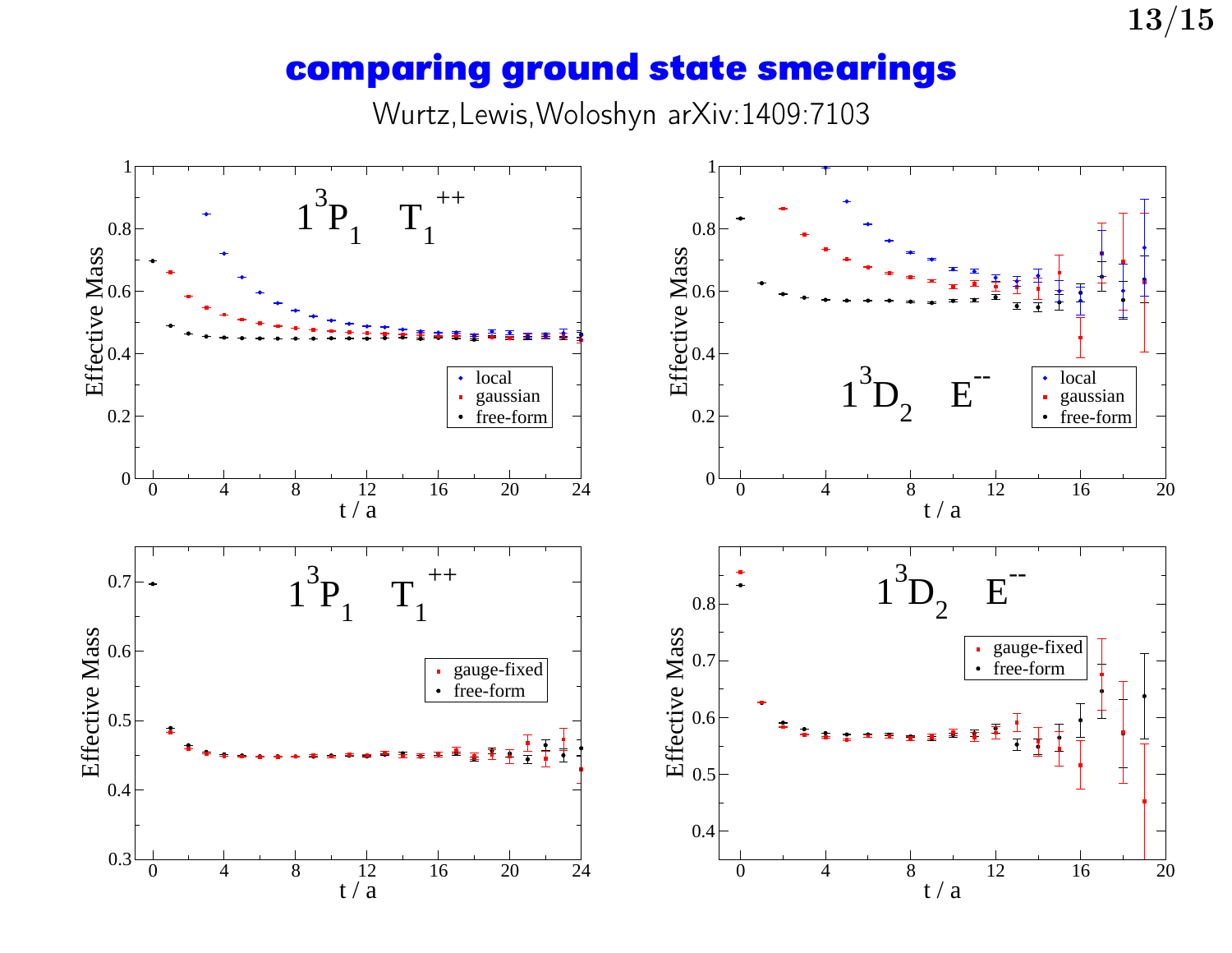#### **more smearing comparisons**

Wurtz,Lewis,Woloshyn arXiv:1409:7103